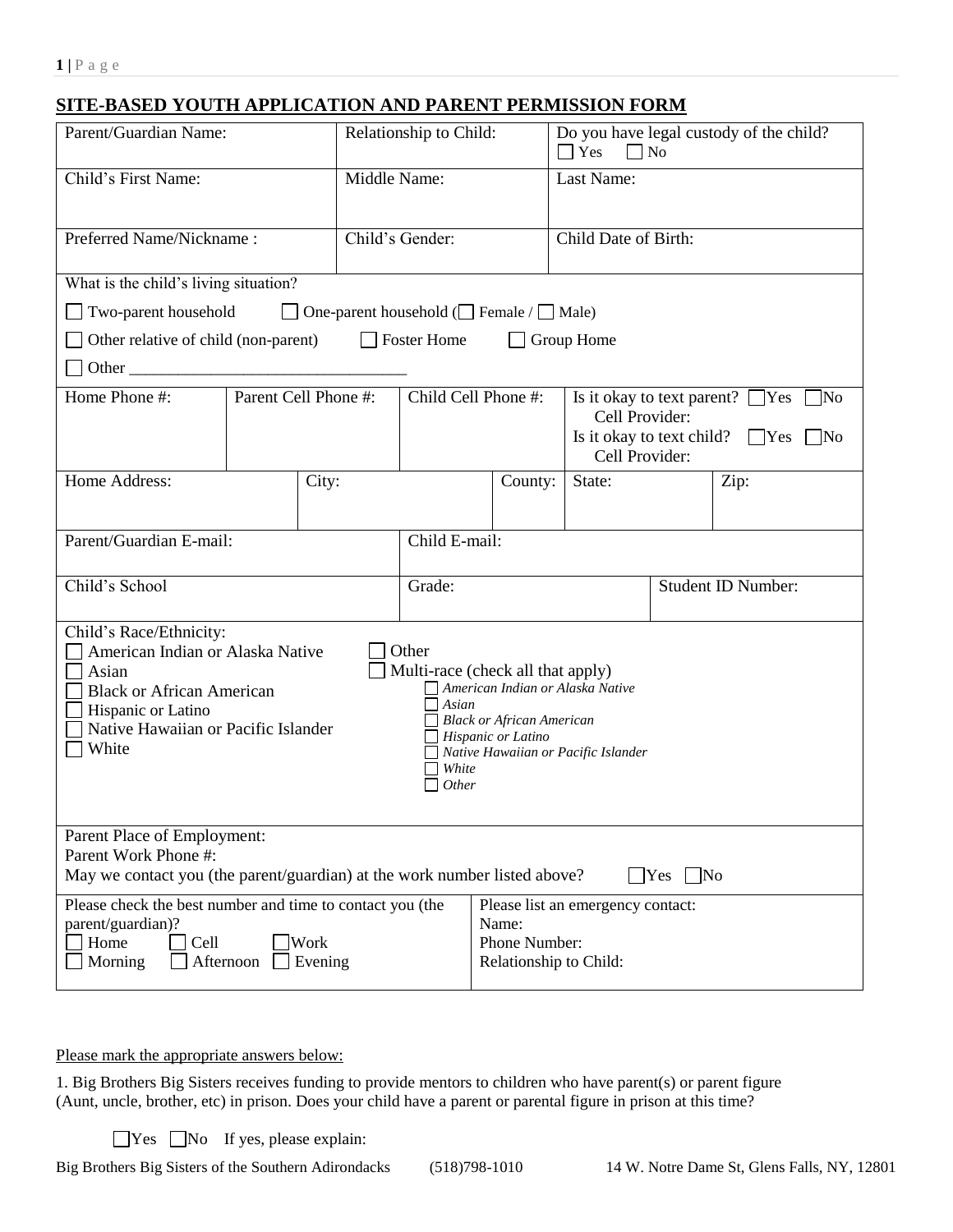| 2.                                                            | Does your child have a parent/caregiver with current or past military experience? $\Box$ Yes $\Box$ No                                                                                                                                                                             |  |  |  |  |  |  |
|---------------------------------------------------------------|------------------------------------------------------------------------------------------------------------------------------------------------------------------------------------------------------------------------------------------------------------------------------------|--|--|--|--|--|--|
|                                                               | If yes, please list dates of service:                                                                                                                                                                                                                                              |  |  |  |  |  |  |
|                                                               | Branch: $\Box$ Air Force<br>Coast Guard<br>$\Box$ Army<br>Marine Corps<br><b>Navy</b>                                                                                                                                                                                              |  |  |  |  |  |  |
|                                                               | Component: $\Box$ Active<br>■ National Guard ■ Reserve                                                                                                                                                                                                                             |  |  |  |  |  |  |
|                                                               | Is the parent currently deployed?                                                                                                                                                                                                                                                  |  |  |  |  |  |  |
|                                                               | If yes, please the date of deployment:                                                                                                                                                                                                                                             |  |  |  |  |  |  |
| Is the parent retired from the military? $\Box$ Yes $\Box$ No |                                                                                                                                                                                                                                                                                    |  |  |  |  |  |  |
|                                                               | Is the parent separated/discharged (other than retired)? $\Box$ Yes $\Box$ No                                                                                                                                                                                                      |  |  |  |  |  |  |
|                                                               | Does your child have a parent/caregiver that is considered fallen, wounded or disabled? $\Box$ Yes $\Box$ No                                                                                                                                                                       |  |  |  |  |  |  |
| 3.                                                            | Has your child ever been arrested or involved in the juvenile justice system?                                                                                                                                                                                                      |  |  |  |  |  |  |
|                                                               | Yes. Please explain:                                                                                                                                                                                                                                                               |  |  |  |  |  |  |
|                                                               | $\overline{\phantom{a}}$ No                                                                                                                                                                                                                                                        |  |  |  |  |  |  |
| 4.                                                            | Within the last year, has your child been in any trouble at school?                                                                                                                                                                                                                |  |  |  |  |  |  |
|                                                               | Poor Grades                                                                                                                                                                                                                                                                        |  |  |  |  |  |  |
|                                                               | Skipping school/classes                                                                                                                                                                                                                                                            |  |  |  |  |  |  |
|                                                               | Truant                                                                                                                                                                                                                                                                             |  |  |  |  |  |  |
|                                                               |                                                                                                                                                                                                                                                                                    |  |  |  |  |  |  |
|                                                               |                                                                                                                                                                                                                                                                                    |  |  |  |  |  |  |
|                                                               | Has been expelled (Reason for expulsion: 1997) (1998) (1998) (1998) (1998) (1998) (1998) (1998) (1998) (1999)                                                                                                                                                                      |  |  |  |  |  |  |
|                                                               |                                                                                                                                                                                                                                                                                    |  |  |  |  |  |  |
|                                                               | 5. Number of people (adults and children) in household: ______                                                                                                                                                                                                                     |  |  |  |  |  |  |
|                                                               | 6. Is parent/guardian receiving income assistance? $\Box$ Yes $\Box$ No                                                                                                                                                                                                            |  |  |  |  |  |  |
|                                                               | 7. Is parent/guardian receiving assistance with housing (i.e. Section 8, residence in public-housing, etc.)? $\Box$ Yes<br>$\sqrt{\phantom{a}}$ No                                                                                                                                 |  |  |  |  |  |  |
|                                                               | If living in a housing development, please list the name:                                                                                                                                                                                                                          |  |  |  |  |  |  |
|                                                               | 7. Does your child receive free or reduced lunch? Yes-Free<br>Yes - Reduced No<br>8. Please check your estimated household income:<br>$\Box$ 0-\$10,000 $\Box$ \$10,001-\$15,000<br>$\Box$ \$15,001-\$20,000<br>\$20,001-\$30,000<br>$\Box$ \$30,001-\$50,000<br>$\sqrt{$}50,001+$ |  |  |  |  |  |  |
|                                                               | 9. Does your child receive any of these services?<br>Special Education Speech Therapy Intoring In-school Counseling Inter Counseling<br>Describe:                                                                                                                                  |  |  |  |  |  |  |

Additional Questions:

10. What strengths does your child have that a Big might be able to help grow?

11. What are some of the needs your child has (could be social, emotional, behavior, or academic) that a Big may be able to help him/her with?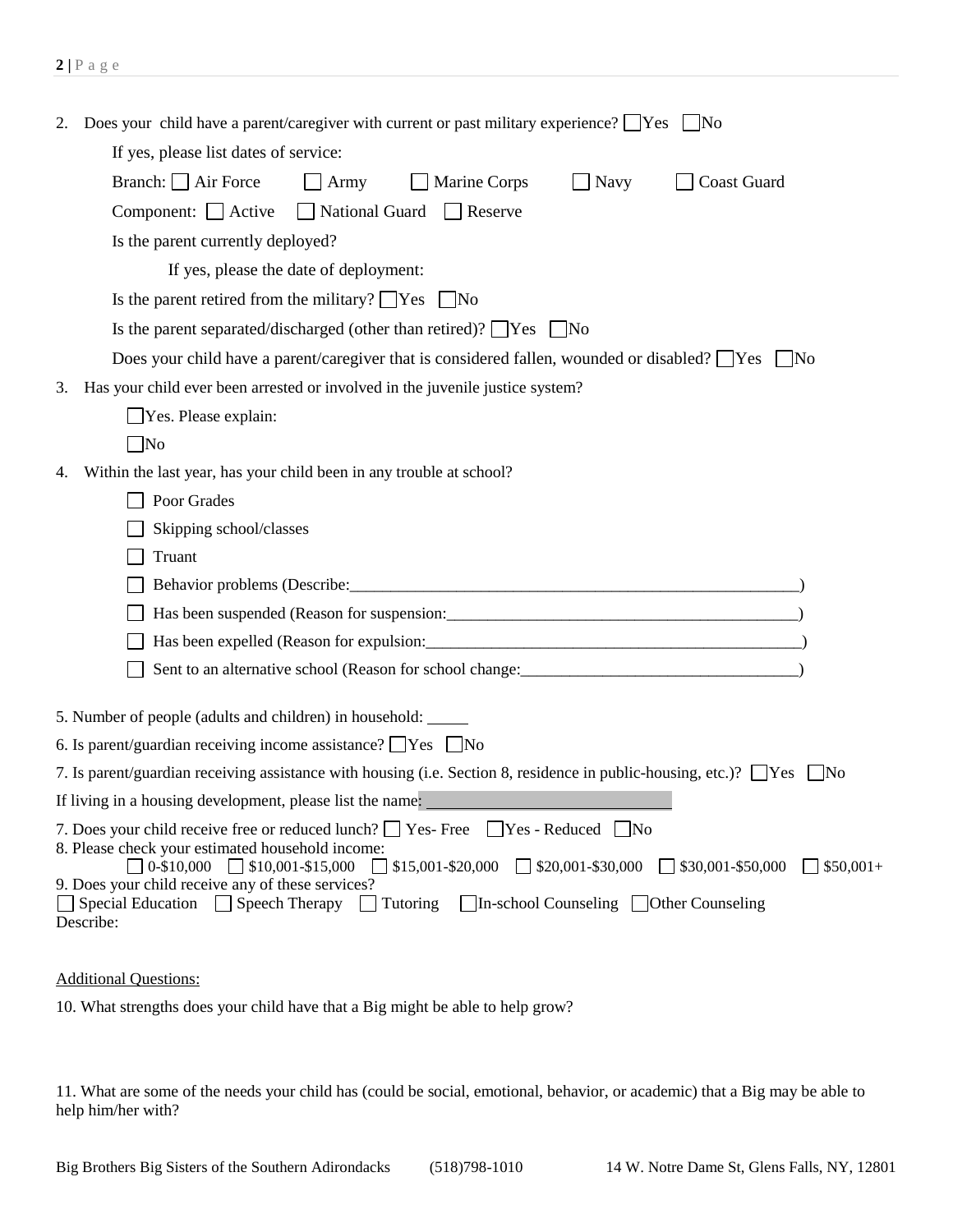12. Are there other ways you think a Big Brother or Big Sister can support your child?

13. How would you describe the best mentor for your child*?*?

14. Is there anything else we need to know before matching your child with a Big?

15. Do you anticipate any significant life changes over the next year or have you had any in the past year (i.e. moving, child changing schools, etc.)?

16. Does your child have any medical conditions (including food allergies) that might affect him or her participating in activities with a Big Brother/Big Sister?

By signing below, I give permission:

- 1. For my child to participate in the Big Brothers Big Sisters Program;
- 2. For the school to provide social and academic information about my child to Big Brothers Big Sisters (e.g. report cards, behavior reports);
- 3. To have my child participate in an enrollment interview conducted by Big Brothers Big Sisters staff and complete questionnaires throughout his/her time in the program containing questions about school, home life, and personal interests;
- 4. To have my child talk with a Big Brothers Big Sisters staff person about personal safety;
- 5. For BBBS staff to provide contact information to the volunteer for the purpose of contacting my child.

I understand that the program is not obligated to match my child with a volunteer and that as part of the enrollment process I may be asked to provide additional information. I understand that the information I provide in the enrollment process will be kept confidential, unless disclosure is required by law and with exceptions noted. I understand that incidents of child abuse or neglect, past or present, must be reported to proper authorities. I understand that certain relevant information about my child will be discussed with the volunteer who is a prospective match (i.e. demographic information, information relevant to volunteer preferences, and information shared in my child's in-take interview).

I certify that all of the information on this form is true and correct and that all income is reported. I understand this information is being given for the receipt of federal funds, that the information on this application may be verified, and that deliberate misrepresentation of the information may subject me to prosecution under applicable state and federal laws. I understand this information will not affect my qualification for the program.

I do hereby release the organization and its employees, agents, members, volunteers and all other persons on its behalf from any and all liability for any damage or injury which such child might sustain while participating in said program and activities, including but not limited to any liability to any right of action that may occur to such child directly, or to me as his/her guardian. I understand that this information may be shared with the school or with partnership agencies when applicable.

If my child is matched with a Big Brother or Big Sister I agree to support my child's match by reviewing the program and safety information given to me by Big Brothers Big Sisters, communicating with Big Brothers Big Sisters staff at least once per semester and once during summer break, and immediately reporting any concerns I might have to the school or Big Brothers Big Sisters staff.

**Parent/Guardian Signature: Date: Date:**